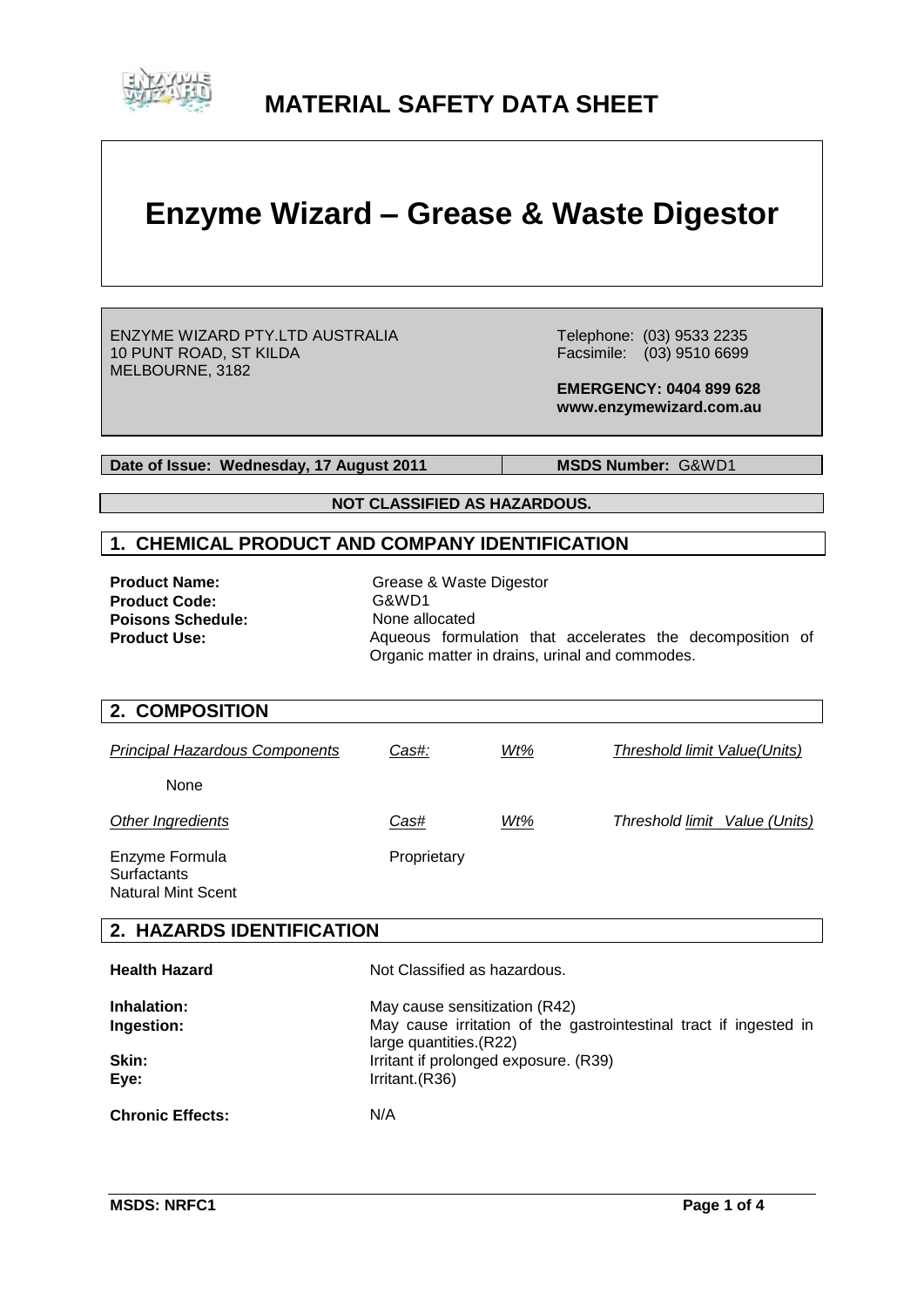#### **3. FIRST AID MEASURES**

| <b>First Aid</b><br>Inhalation:<br>Ingestion: | Remove victim to fresh air. Call a physician immediately. (S63)<br>Rinse mouth with water. Give water to drink. DO NOT induce |
|-----------------------------------------------|-------------------------------------------------------------------------------------------------------------------------------|
|                                               | vomiting.(S62)                                                                                                                |
| Skin:                                         | Wash contaminated skin with plenty of water.<br>Remove<br>contaminated clothing and wash before re-use. (S28)                 |
| Eye:                                          | Hold eyes open, flood with water for at least fifteen minutes.<br>Seek medical attention if irritation persists. (S26)        |
| <b>First Aid Facilities:</b>                  | Eye wash station.                                                                                                             |
| <b>Advice to Doctor:</b>                      | Treat symptomatically.                                                                                                        |

#### **4. FIRE FIGHTING MEASURES**

**Flash Point:** Not applicable<br> **Flammable Limits:** Not applicable **Flammable Limits:** LEL: Not applicable **Fire/Explosion Hazards: Fire Fighting Media:**

Not a fire risk. Any means to subdue surrounding fire **Flammability:** Not flammable, not combustible. **Decomposition Temp:** This product may decompose when heated to temperatures above its boiling point.

#### **5. ACCIDENTAL RELEASE MEASURES**

**Spills & Disposal:** Slippery when spilt. Clean up immediately to avoid further accidents. Wear protective equipment to avoid skin and eye contact. Contain spilled material using sand or earth. Transfer spilled material to suitable containers for re-use or disposal. Clean spill with mop or rag. Secure area with warning of slippery floor.(S35)

#### **6. HANDLING AND STORAGE**

| <b>Precautions to be taken in</b> | Store in the original container in a cool, dry place out of direct |
|-----------------------------------|--------------------------------------------------------------------|
| Storage:                          | sunlight. Keep container closed when not in use. (S3/S7)           |

#### **7. EXPOSURE CONTROLS, PERSONAL PROTECTION**

| <b>Exposure Standards:</b><br><b>Personal Protective Equipment</b> | None established for this product.                                                                                                                                 |
|--------------------------------------------------------------------|--------------------------------------------------------------------------------------------------------------------------------------------------------------------|
| <b>Eye/Face Protection:</b>                                        | Wear close fitting goggles or face shield when there is potential<br>for eye contact with the undiluted material. (S39)                                            |
| <b>Skin Protection:</b>                                            | Wear PVC or rubber gloves. (S37)                                                                                                                                   |
| <b>Clothing:</b>                                                   | No special requirements.                                                                                                                                           |
| <b>Eng. Controls:</b>                                              | Use in a well-ventilated area. (S51)                                                                                                                               |
| <b>Work/Hygienic Practices:</b>                                    | Always wash hands before smoking, eating or using the toilet.<br>Wash contaminated clothing and other protective equipment<br>before storing or re-using.(S20/S21) |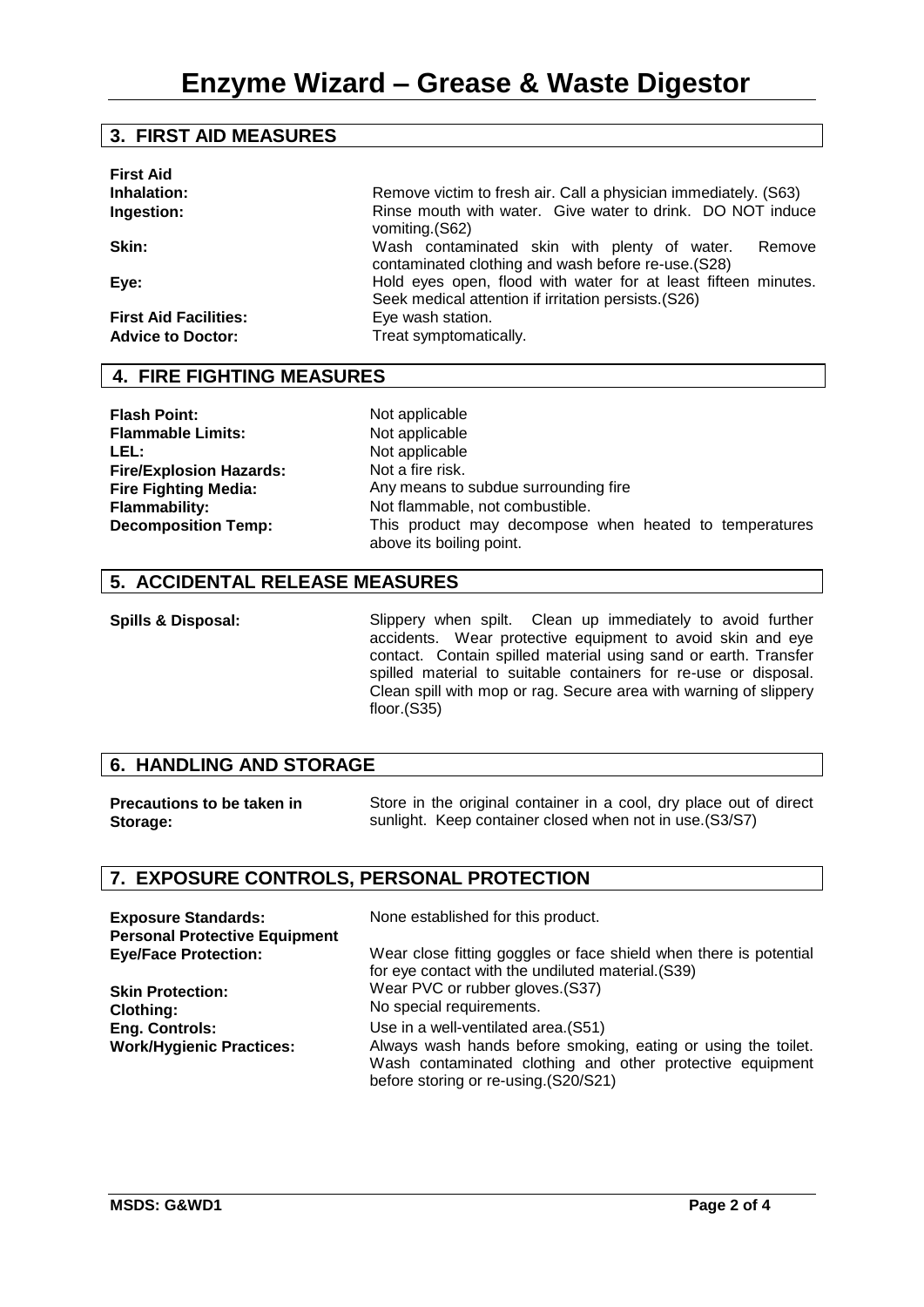### **8. PHYSICAL AND CHEMICAL PROPERTIES**

| Appearance:                            | Red Liquid - Natural Mint scent |
|----------------------------------------|---------------------------------|
| Odour:                                 | Mint                            |
| <b>Boiling Point:</b>                  | N/A                             |
|                                        | Complete                        |
| <b>Solubility in Water:</b>            |                                 |
| <b>Solubility in Organic Solvents:</b> | N/A                             |
| Specific Gravity $(H2O=1)$ :           | 1.017                           |
| pH:                                    | $6.5 - 7.0$                     |
| Viscosity (20°C):                      | N/A                             |
| Vapour Pressure:                       | N/A                             |

#### **9. STABILITY AND REACTIVITY**

| <b>Stability:</b>                        | Yes. Stable under normal conditions of storage and use.      |
|------------------------------------------|--------------------------------------------------------------|
| <b>Hazardous Polymerization:</b>         | Will not occur. None                                         |
| Incompatibility (Materials to<br>Avoid): | No dangerous reactions known under normal conditions of use. |

#### **10. TOXICOLOGICAL INFORMATION**

**Toxicology Information:** 29 CFR 1900

Oral: RLD 50: >5000mg/Kg Skin: Not a primary irritant.

#### **11. ECOLOGICAL INFORMATION**

**Biodegradability:** 28 days **Aquatic Toxicity: N/A**

#### **12. DISPOSAL CONSIDERATIONS**

| <b>WASTE FROM RESIDUES</b>    |
|-------------------------------|
| <b>Destruction/Disposal:</b>  |
| <b>CONTAMINATED PACKAGING</b> |
| Decontamination/cleaning:     |
| <b>Destruction/Disposal:</b>  |
| Note:                         |

Dispose of materials or solid residues at a licensed site.(S56)

Rinse with water. Recycle following cleaning or dispose of at an authorised site. The user's attention is drawn to the possible existence of local regulations regarding disposal.

#### **13. TRANSPORT INFORMATION**

**UN Number:** None allocated **Proper Shipping Name:** None allocated **DG Class:** None allocated **Hazchem Code:** Not applicable<br> **Packaging Method:** None allocated **Packaging Method:** None allocated<br> **Packaging Group:** None allocated **Packaging Group: EPG Number:** Not applicable **IERG Number:** Not applicable